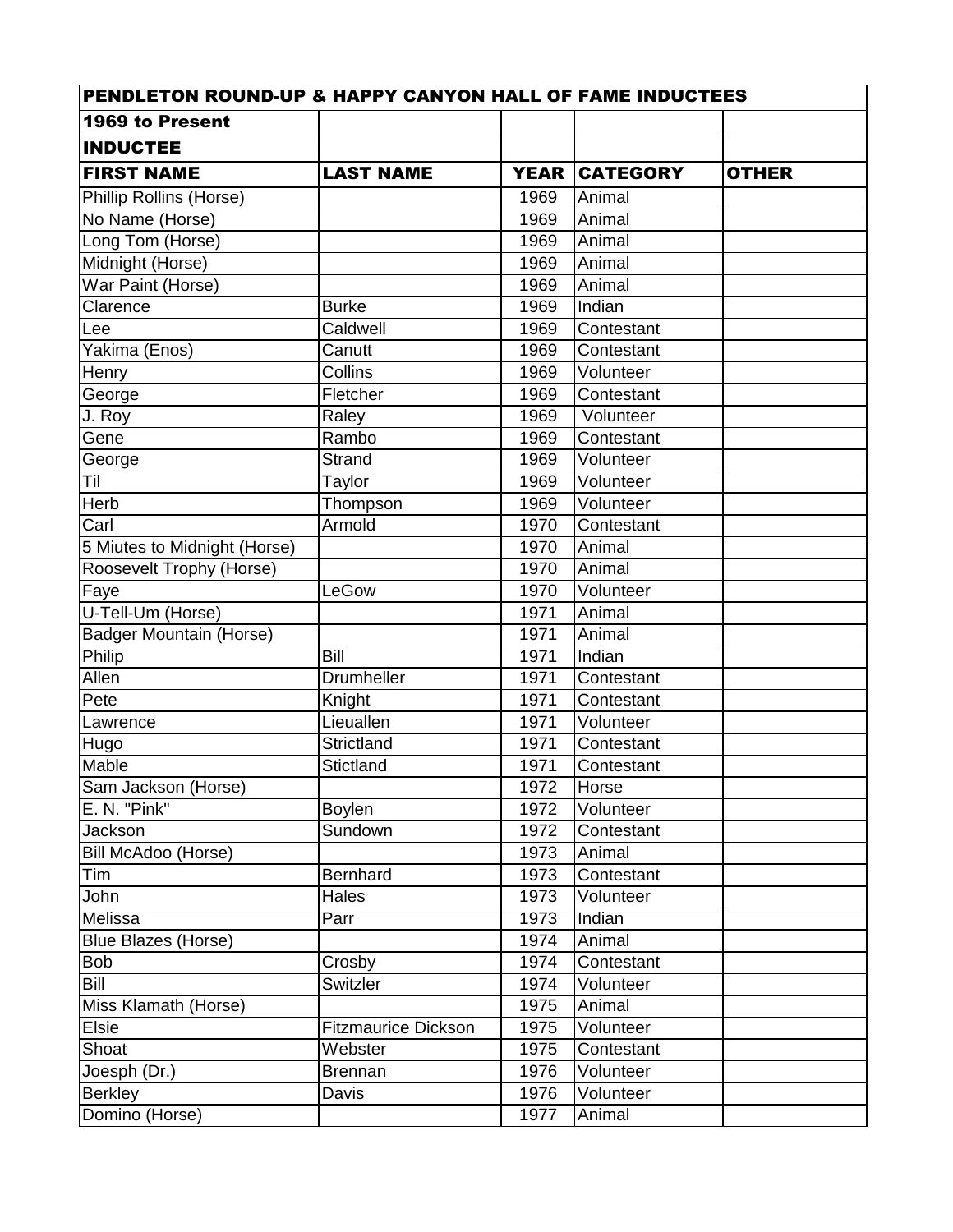| Eliza            | Bill            | 1977 | Indian     |  |
|------------------|-----------------|------|------------|--|
| Marion           | Hansell         | 1977 | Volunteer  |  |
| Lew W.           | Minor           | 1977 | Contestant |  |
| Sharkey (Horse)  |                 | 1978 | Animal     |  |
| <b>Monk</b>      | Carden          | 1978 | Contractor |  |
| George           | Moens           | 1978 | Contractor |  |
| Finis            | Kirkpatrick     | 1979 | Volunteer  |  |
| Necklace (Horse) |                 | 1980 | Animal     |  |
| Montie           | Montana         | 1980 | Contractor |  |
| Ike              | Rude            | 1981 | Contestant |  |
| Harely           | <b>Tucker</b>   | 1981 | Contractor |  |
| Clarence         | <b>Bishop</b>   | 1982 | Volunteer  |  |
| Chauncey         | <b>Bishop</b>   | 1982 | Volunteer  |  |
| Roy              | <b>Bishop</b>   | 1982 | Volunteer  |  |
| Dan              | Bell            | 1983 | Volunteer  |  |
| George           | Doak            | 1983 | Contractor |  |
| Karl             | Doering         | 1983 | Contractor |  |
| <b>Clark</b>     | <b>McEntire</b> | 1984 | Contestant |  |
| Art              | Montanic        | 1984 | Indian     |  |
| Peanuts (Horse)  |                 | 1985 | Animal     |  |
| Everett          | Bowman          | 1985 | Volunteer  |  |
| <b>Bob</b>       | Fletcher        | 1985 | Volunteer  |  |
| Molly (Horse)    |                 | 1986 | Animal     |  |
| Pat              | Folsom          | 1986 | Volunteer  |  |
| Sid              | Seale           | 1986 | Volunteer  |  |
| Ella             | Lazinka Ganger  | 1987 | Volunteer  |  |
| <b>Bob</b>       | <b>Hales</b>    | 1987 | Volunteer  |  |
| Shorty (Horse)   |                 | 1988 | Animal     |  |
| <b>Bob</b>       | Christensen     | 1988 | Contractor |  |
| Mildred          | Searcy          | 1988 | Volunteer  |  |
| <b>Bob</b>       | Chambers        | 1989 | Contractor |  |
| <b>Jack</b>      | Duff            | 1989 | Volunteer  |  |
| Monty (Horse)    |                 | 1990 | Animal     |  |
| <b>Doris</b>     | Swayze Bounds   | 1990 | Volunteer  |  |
| Verne            | Terjeson        | 1990 | Volunteer  |  |
| Gerald           | Swaggart        | 1991 | Volunteer  |  |
| <b>Tessie</b>    | Williams        | 1991 | Indian     |  |
| J. David         | Hamley          | 1992 | Volunteer  |  |
| J.J.             | Hamley          | 1992 | Volunteer  |  |
| Lester H.        | Hamley          | 1992 | Volunteer  |  |
| Don              | McLaugnlin      | 1992 | Volunteer  |  |
| William          | Minthorn        | 1992 | Indian     |  |
| Bill             | Severe          | 1992 | Volunteer  |  |
| Duff             | Severe          | 1992 | Volunteer  |  |
| Floyd "Bus"      | Howdyshell      | 1993 | Volunteer  |  |
| Leonard          | King            | 1993 | Volunteer  |  |
| John             | Dalton          | 1994 | Contestant |  |
| Herman           | Rosenberg       | 1994 | Contestant |  |
|                  |                 |      |            |  |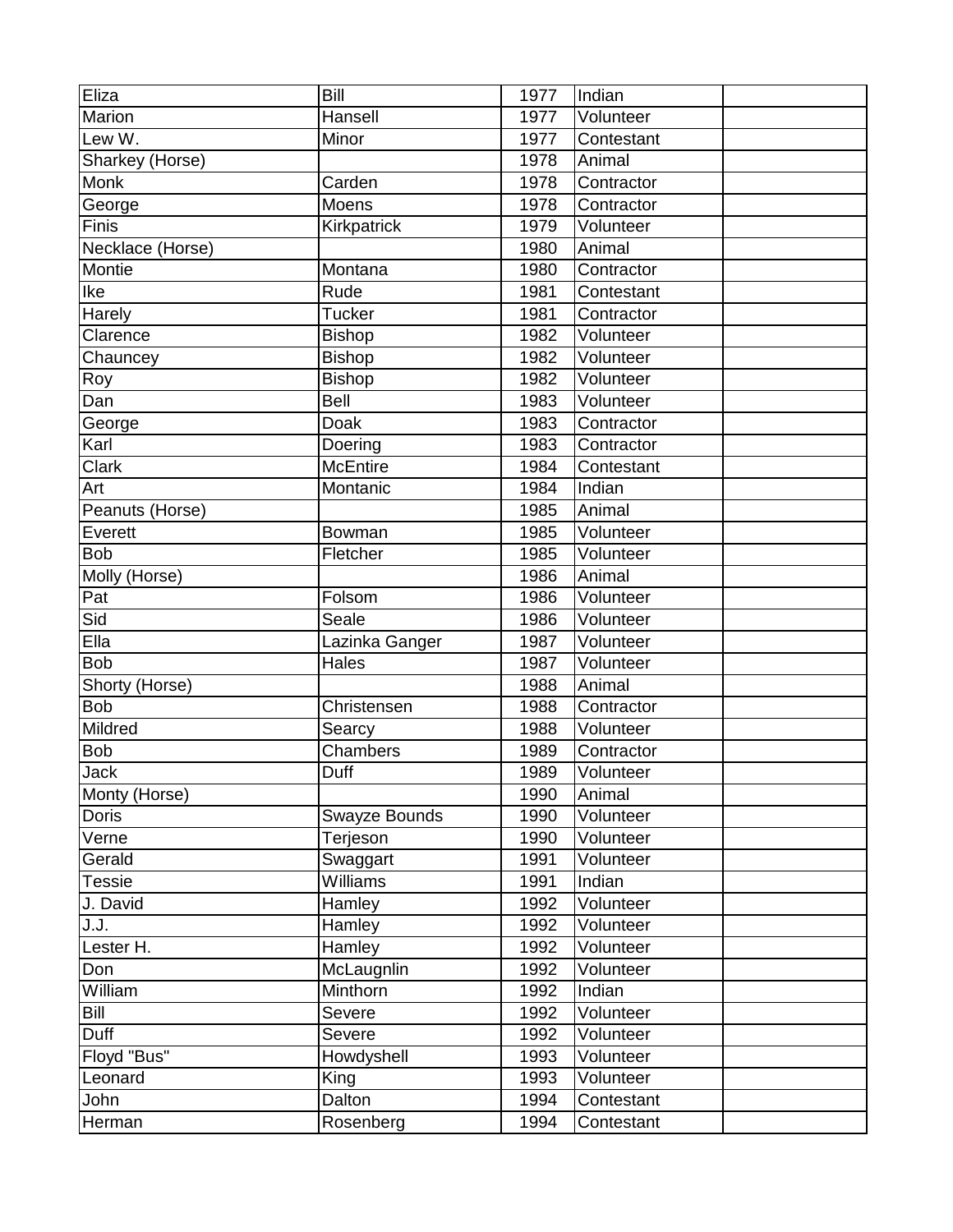| <b>Bertha</b>               | Kapernik Blancett | 1995 | Contestant |                  |
|-----------------------------|-------------------|------|------------|------------------|
| <b>Bob</b>                  | <b>Hawkins</b>    | 1995 | Volunteer  |                  |
| Don                         | <b>Hawkins</b>    | 1995 | Volunteer  |                  |
| $\overline{W}$ ray          | <b>Hawkins</b>    | 1995 | Volunteer  |                  |
| Everett                     | Shaw              | 1995 | Contestant |                  |
| Jennifer                    | Currin            | 1996 | Volunteer  | Family           |
| Judy                        | Currin            | 1996 | Volunteer  | Family           |
| Mike                        | Currin            | 1996 | Contestant | Family           |
| Ron Jr.                     | Currin            | 1996 | Contestant | Family           |
| Ron Sr.                     | Currin            | 1996 | Volunteer  | Family           |
| <b>Steve</b>                | Currin            | 1996 | Contestant | Family           |
| Tony                        | Currin            | 1996 | Contestant | Family           |
| Dean                        | Oliver            | 1996 | Contestant |                  |
| Tom                         | Simonton          | 1996 | Contractor |                  |
| Lawerence G.                | Frazier           | 1997 | Volunteer  |                  |
| <b>Billie</b>               | Hindman           | 1997 |            | Elgin Stagecoach |
| Odie                        | Payne             | 1997 |            | Elgin Stagecoach |
| Jim                         | Rosenberg         | 1997 | Volunteer  |                  |
| <b>Dick</b>                 | <b>Truitt</b>     | 1997 | Contestant |                  |
| Sonny                       | Weatherspoon      | 1997 |            | Elgin Stagecoach |
| <b>Bob</b>                  | <b>Byer</b>       | 1998 | Volunteer  |                  |
| <b>Betty</b>                | <b>Byer</b>       | 1998 | Volunteer  |                  |
| Larry                       | Mahan             | 1998 | Contestant |                  |
| Harry                       | Vold              | 1998 | Contractor |                  |
| Main Street Cowboys         |                   | 1999 |            | Group            |
| Beryl                       | Grilley           | 1999 | Volunteer  |                  |
| Jim                         | <b>Shoulders</b>  | 1999 | Contestant |                  |
| Beauregard (Elk)            |                   | 2000 | Animal     |                  |
| Paul                        | Cimmiyotti        | 2000 | Volunteer  |                  |
| Bill                        | McMacken          | 2000 | Contestant |                  |
| McKinley                    | Williams          | 2000 | Indian     |                  |
| Suzie                       | Williams          | 2000 | Indian     |                  |
| Robin Wesley (R.W.)         | Fletcher          | 2001 | Volunteer  |                  |
| <b>Bonnie</b>               | McCarroll         | 2001 | Contestant |                  |
| <b>Esther</b>               | Montanic          | 2001 | Indian     |                  |
| Jack                        | <b>Sweek</b>      | 2001 | Volunteer  |                  |
| Guy                         | Allen             | 2002 | Contestant |                  |
| Frank                       | <b>Tubbs</b>      | 2002 | Volunteer  |                  |
| Raymond "Popcorn"           | <b>Burke</b>      | 2003 | Indian     |                  |
| Pat                         | Gugin             | 2003 | Volunteer  |                  |
| $\overline{\text{Wallace}}$ | Smith             | 2003 | Contractor |                  |
| Jesse                       | Jones Jr.         | 2004 | Indian     |                  |
| Richard (Dr.)               | Koch              | 2004 | Volunteer  |                  |
| Casey                       | <b>Tibbs</b>      | 2004 | Contestant |                  |
| Walt                        | Arnold            | 2005 | Contestant |                  |
| Cataldo (Horse)             |                   | 2005 | Animal     |                  |
| Ron J.                      | Hudson            | 2005 | Volunteer  |                  |
|                             |                   |      |            |                  |
| William G. (Wilbur)         | Shaw              | 2005 | Volunteer  |                  |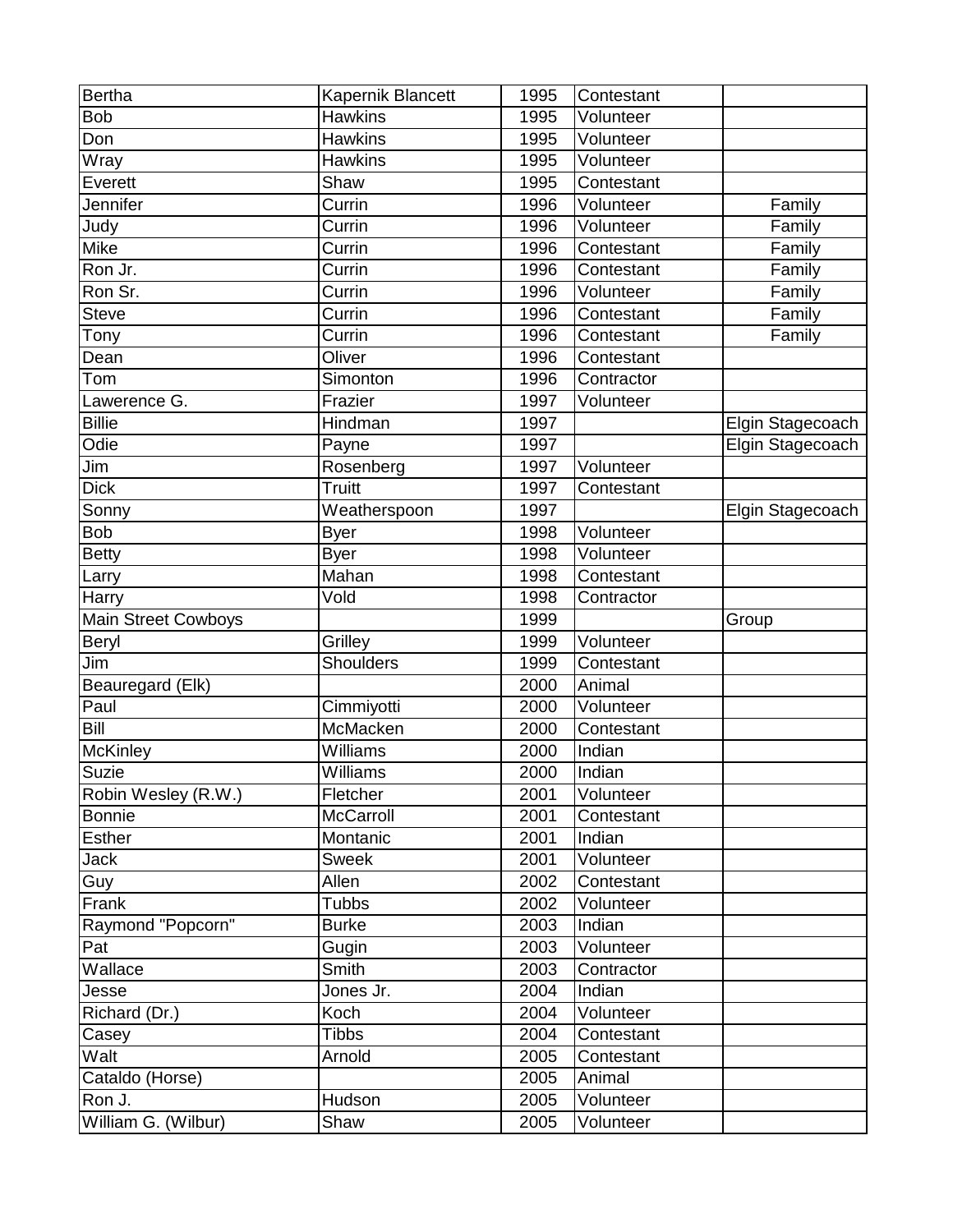| Harry                  | Charters           | 2006              | Contestant |                |
|------------------------|--------------------|-------------------|------------|----------------|
| Marie                  | <b>Dick</b>        | 2006              | Indian     |                |
| Louie                  | <b>Dick</b>        | 2006              | Indian     |                |
| <b>Jack</b>            | Hodgen             | 2006              | Volunteer  |                |
| Slim                   | Pickens            | 2006              | Contestant |                |
| C.W. "Mort"            | <b>Bishop</b>      | 2007              | Volunteer  |                |
| Jiggs                  | Fisk               | 2007              | Contractor |                |
| Philip                 | Lyne               | 2007              | Contestant |                |
| Christen "Sonny"       | Davis              | 2008              | Contestant |                |
| Fred W.                | Hill               | 2008              | Volunteer  |                |
| <b>Bonnie</b>          | <b>Tucker</b>      | 2008              | Contestant |                |
| Deb                    | Copenhaver         | 2009              | Contestant |                |
| Ollie                  | Osborn             | 2009              | Contestant |                |
| Willie                 | Wocatsie           | 2009              | Indian     |                |
| Roy                    | Cooper             | 2010              | Contestant |                |
| Tom                    | Currin             | 2010              | Volunteer  |                |
| Mac                    | McCormack          | 2010              | Volunteer  |                |
| King                   | Merritt            | 2010              | Contestant |                |
| Wes                    | Grilley            | 2011              | Volunteer  |                |
| Flint                  | Rasmussen          | 2011              | Contractor |                |
| John                   | Spain              | 2011              | Contestant |                |
| Kenny                  | Stanton            | 2011              | Contestant |                |
| <b>Frank Leo</b>       | McCarroll          | 2012              | Contestant |                |
| Gilbert                | Minthorn           | 2012              |            | 1st RUP Chiefs |
| Caroline               | Montanic           | 2012              | Indian     |                |
| No Shirt               |                    | 2012              |            | 1st RUP Chiefs |
| Poker Jim              |                    | 2012              |            | 1st RUP Chiefs |
| Amos                   | Pond               | 2012              |            | 1st RUP Chiefs |
| George                 | Richmond           | 2012              | Contestant |                |
| Mike                   | <b>Beers</b>       | 2013              | Contestant |                |
| <b>Betty</b>           | <b>Branstetter</b> | 2013              | Volunteer  |                |
| Echo "Magic" (Horse)   |                    | 2013              | Animal     |                |
| Clint                  | Corey              | 2014              | Contestant |                |
| Robin A. jr.           | Fletcher           | 2014              | Volunteer  |                |
| Fritz                  | Hill               | 2014              | Volunteer  |                |
| Gary                   | Rempel             | 2014              | Contractor |                |
| <b>Cecelia Charley</b> | Bearchum           | 2015              | Indian     |                |
| Lewis                  | Field              | 2015              | Contestant |                |
| Leo                    | Moomaw             | 2015              | Volunteer  |                |
| J.D                    | Yates              | 2016              | Contestant |                |
| Heather                | Corey              | 2016              | Volunteer  |                |
| Doug                   | Corey              | 2016              | Volunteer  |                |
| Bill                   | <b>Burke</b>       | 2016              | Indian     |                |
| Smokey (Horse)         |                    | 2016              | Animal     |                |
| Lloyd                  | Ketchum            | 2017              | Contractor |                |
| Joe                    | Baumgartner        | $\overline{20}17$ | Contractor |                |
| Danny                  | <b>Toricellas</b>  | 2017              | Contestant |                |
| Matt                   | <b>Duchek</b>      | 2017              | Volunteer  |                |
|                        |                    |                   |            |                |